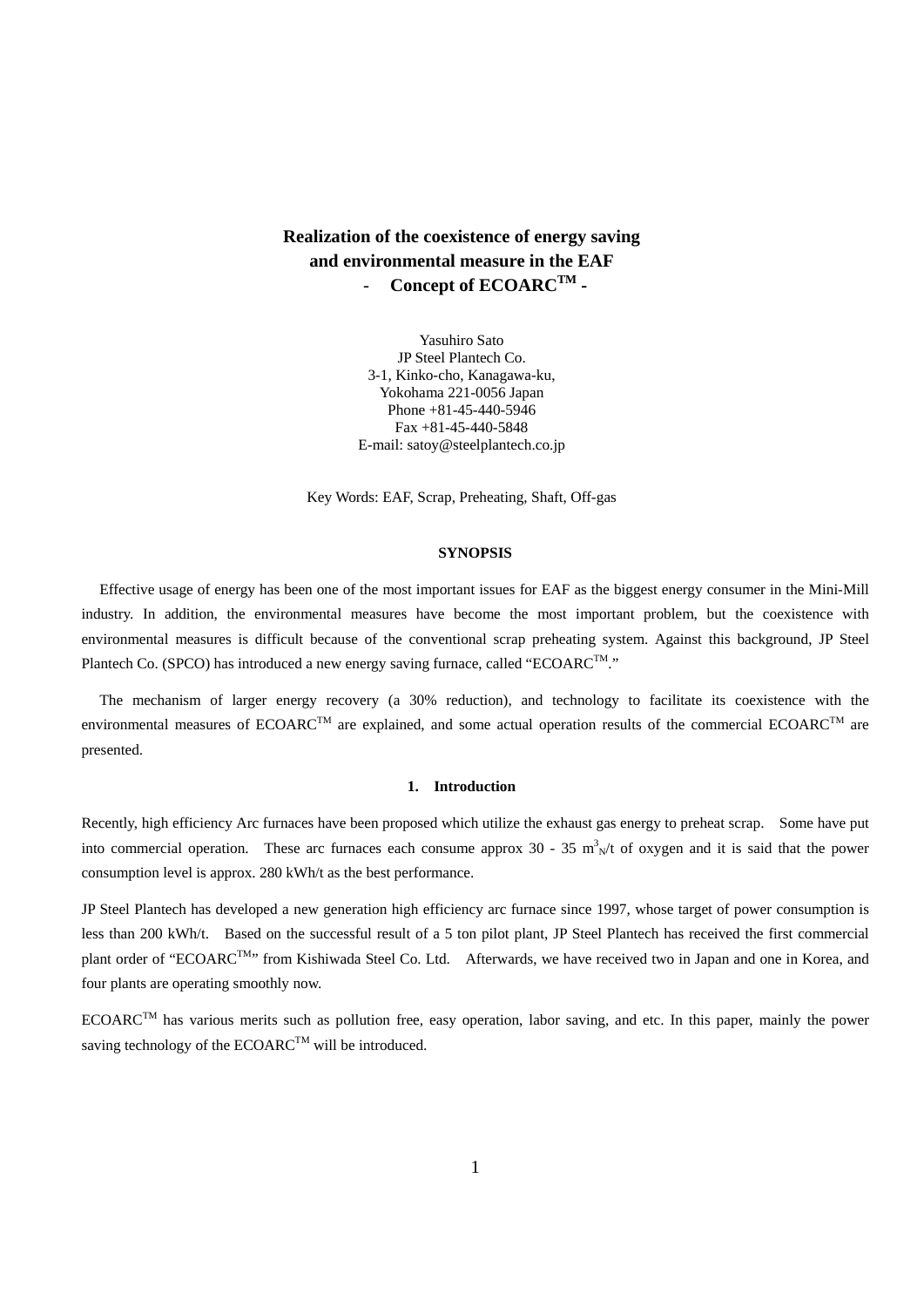## **2. History of Power Saving technology in EAF Field**

In the EAF field, power saving and scrap preheating is synonym in a sense. Various technologies have been developed to effectively and practically preheat the scrap by the exhaust gas, which unfortunately resulted to rise their own issues, reliability, pollution, scrap restriction and etc.

One of the oldest technology to utilize the off gas energy was the so-called scrap pre-heater. This system is to locate a chamber between drop out chamber and a bag house to locate a scrap bucket. The preheat effect was said to be approx. 30 kWh/t at maximum. It is dying technology because of the generation of odor and white smoke.

Another technology is to use slip-stick conveyor to supply scrap to the furnace continuously from the side hole of the furnace shell. The off gas is lead to this conveyor to preheat the scrap in the conveyor. Figure.1 shows this system.



Figure.1 Concept diagram of conveyor type scrap pre-heater [1]

As the arc always strike against the molten steel, this system has a potential to decrease flicker and electrode consumption. On the other hand, only top surface of the scrap can exchange the heat with the off gas, the energy recovery is limited.

The existing shaft furnace comes from the idea to improve the thermal efficiency of the scrap pre-heater. The shaft is located right above the furnace, the melting chamber, and the off gas runs through the shaft exchanging the heat with scrap. The scrap pre-heat effect is larger than the scrap pre-heater, though this is still a batch furnace and the scrap cannot be preheated evenly to the high temperature. Only the bottom part of the charge can be preheated to high temperature, there is a limitation to heat recovery. Figure.2 shows the shaft type pre-heater.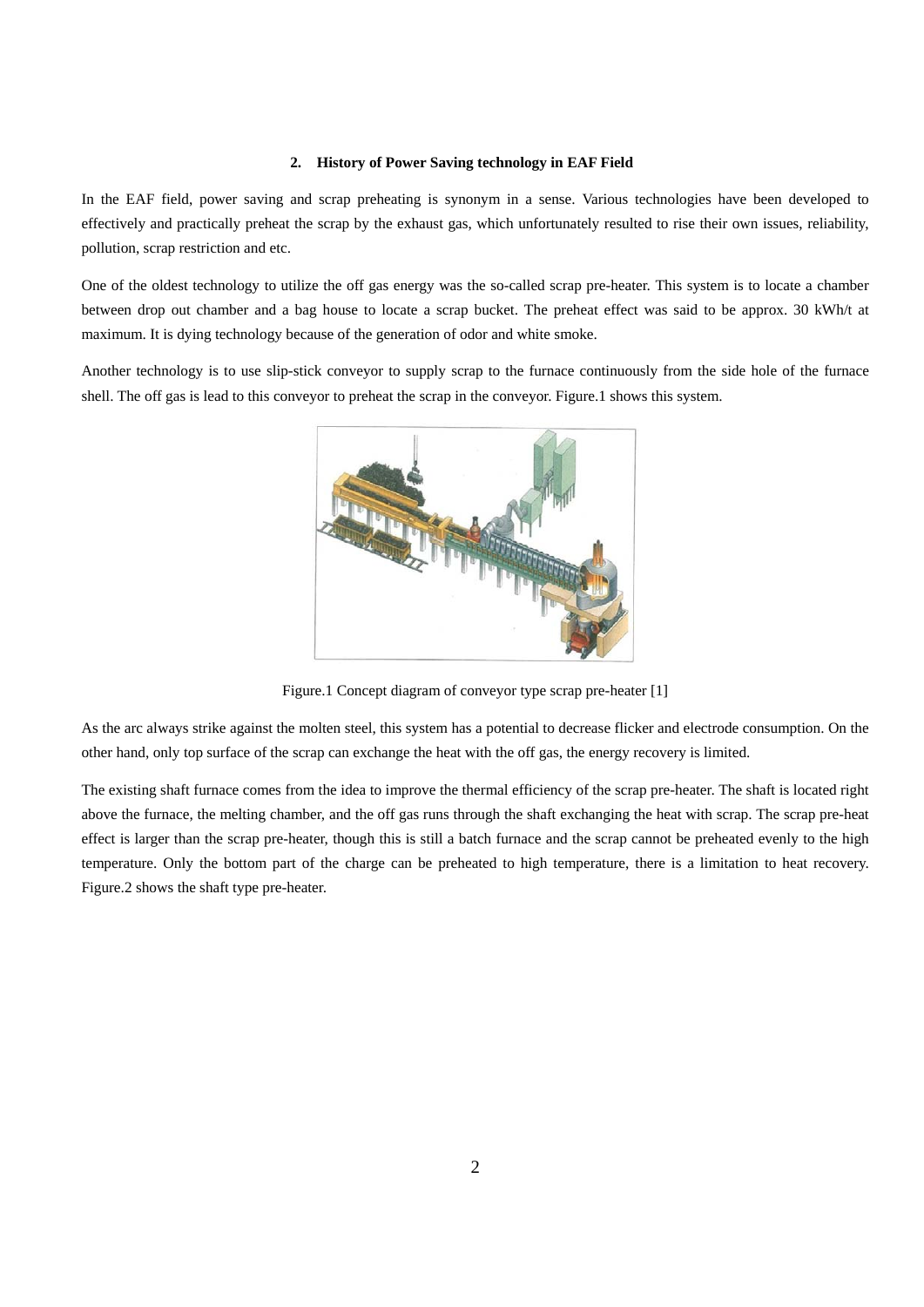

Figure.2 Concept diagram of shaft type scrap pre-heater

One of the issues of this system is the scrap support to isolate the scrap from the melting chamber. The reliability of the scrap support and limitation to the oxygen usage exists to protect the support mechanism from thermal load. Also, the shaft and the melting chamber are divided, a gap between the two is unavoidable. Air infiltration from the gap results in scrap oxidation in the shaft, decrease of melting yield and increase of refractory consumption.

The off gas leaving the shaft is not high enough to thermally decompose the white smoke and odor and these pollution control is another issue of this system.

In this report, we would like to introduce our brand new scrap preheating technology,  $ECOARC^{TM}$ .  $ECOARC^{TM}$  extremely improves the thermal efficiency and, at the same time, solves various issues of scrap preheating such as over oxidation of scrap, pollution such as dioxins, white smoke and odor. Its unique melting process enables elimination of scrap support mechanism which is one of the equipment drawback issue of existing technology.

# 3. What is ECOARC<sup>TM</sup>?

#### **3.1 Outline of Furnace and Operation**

Figure.3 shows the concept diagram of ECOARC<sup>TM</sup>, and Figure.4 shows the outline of the ECOARC<sup>TM</sup> process. ECOARC<sup>TM</sup> consists of a melting chamber and a preheating shaft, which are directly and rigidly connected together. The direct evacuation line is consisted with a combustion chamber and a direct spray cooling chamber to thermally decompose pollutants and avoid re-composition of the worst pollutant Dioxins.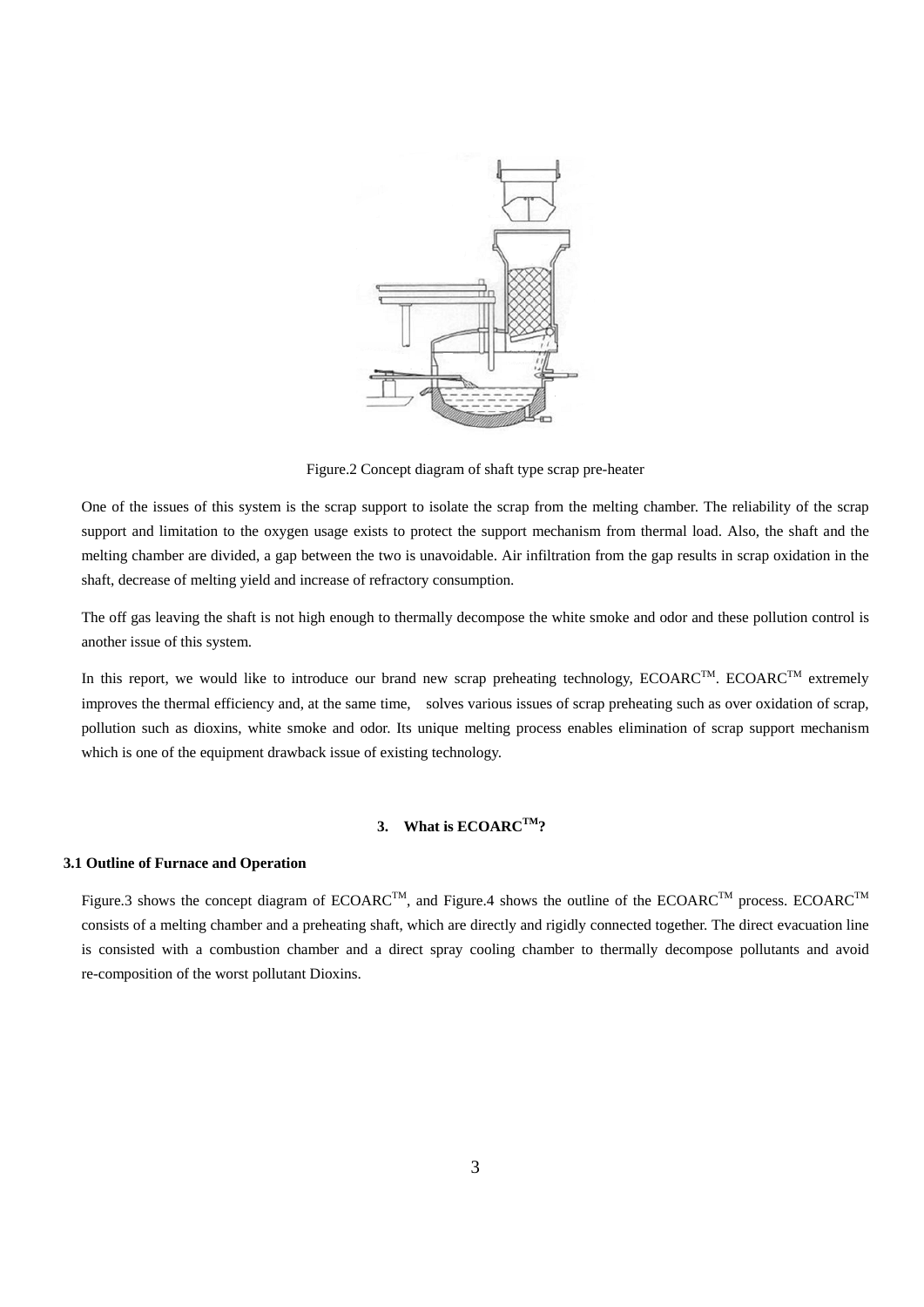

Figure.3 Concept diagram of ECOARC<sup>TM</sup>



Figure.4 Outline of the ECOARC™ Process

As the preheating shaft and the melting chamber are directly and rigidly connected, the whole shaft and chamber tilts altogether. As the connection is tight, there is no air infiltration to the preheating shaft. Also, the opening of the melting chamber is minimized and semi-air tight configuration is realized. Oxygen and carbon lances are attached for slag foaming and molten steel carbon control. The scrap is fed to the shaft from the top to maintain certain scrap level in the shaft.

Except cold start, the melting process proceeds under flat bath condition. Scrap exists in the shaft throughout a heat and scrap at the bottom of the shaft is always in contact with the molten steel in the melting chamber. Scrap is supplied to the shaft when the shaft scrap level is lowered as a result of melting progress at the bottom of the shaft.

After melting one heat amount of molten steel, the scrap feeding is stopped. Operation is shifted to super heating period in the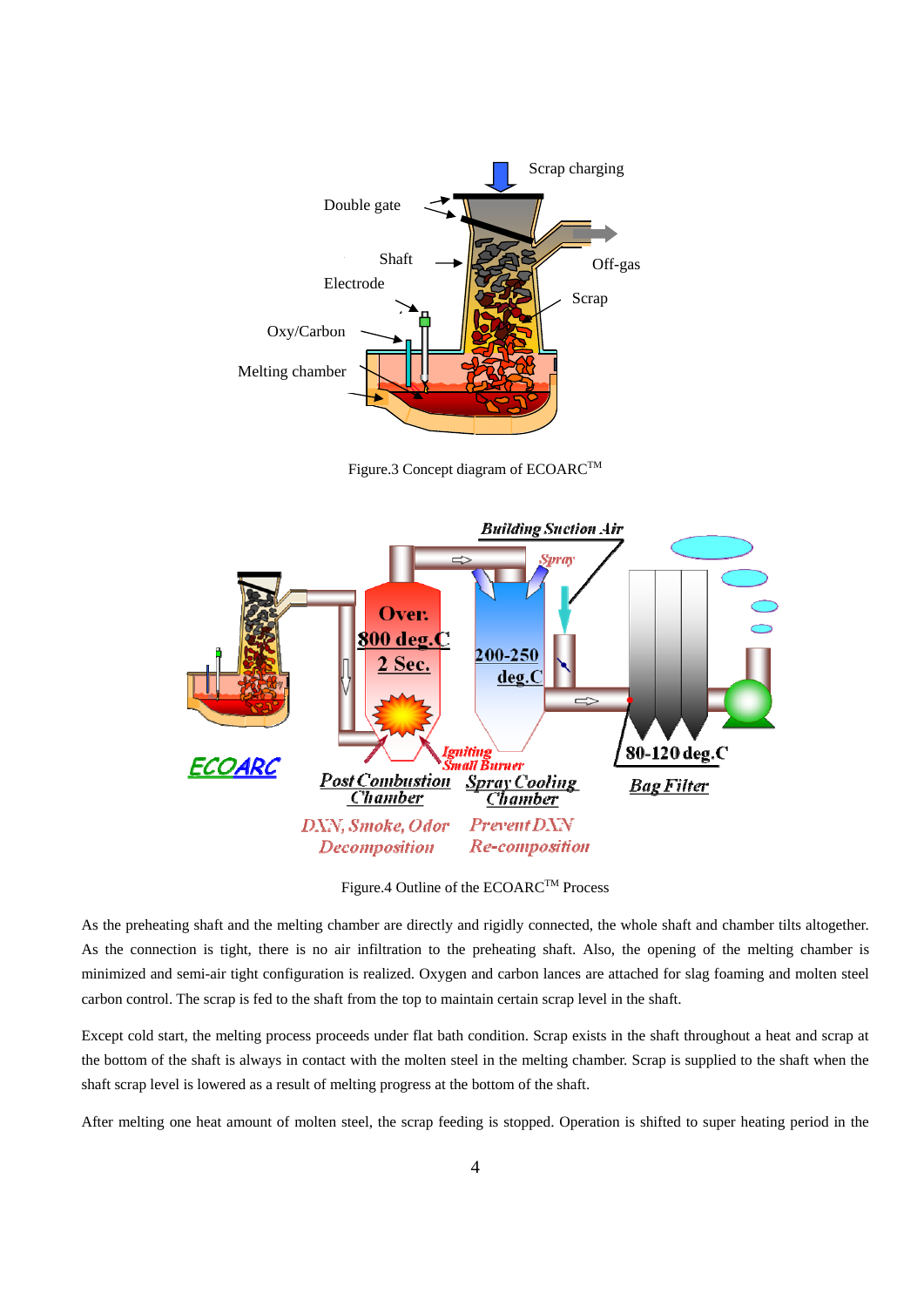state that a scrap is filled up with in the shaft, and then molten steel is tapped after getting predetermined steel temperature.

# 3.2 Feature of ECOARC<sup>TM</sup>

The melting process of the ECOARC<sup>TM</sup>, which has features of monolithic structure of the shaft and the melting chamber, flat bath operation, the shaft filled with scrap throughout a heat, realizes outstanding operating merits as follows.

#### **Energy Saving**

(1) High efficiency

In the ECOARC<sup>TM</sup> process, high temperature CO and CO<sub>2</sub> gas directly contacts the scrap at the bottom of the shaft without being cooled by water-cooled ducts, panels and scrap support mechanism like a finger. The CO and  $CO<sub>2</sub>$  gas is generated in the melting chamber through oxygen lancing, carbon injection for slag foaming and some infiltration air. Data obtained through the operation show that power consumption of 210 kWh/t (t represents metric tons in this paper) can be achieved under the following condition;

| Oxygen unit consumption; | 33 m <sup>3</sup> <sub>N</sub> /t |
|--------------------------|-----------------------------------|
| Power consumption;       | $210$ kWh/t                       |

In other scrap preheating process described above, certain distance exists between the scrap preheating vessel and the melting chamber. This distance results in lower off gas temperature before contacting the scrap, limiting the power consumption level to 280 kWh/t in other preheating processes.

(2) Higher amount of oxygen can be used

As described before, the shaft and the melting chamber are directly connected in the ECOARC<sup>TM</sup> and bottom of the scrap in the shaft is in contact condition with the molten steel. There is no scrap support mechanism to separate the molten steel and scrap within the off gas stream. This results in no limitation of the off gas temperature, which means oxygen usage can be increased compared to other processes and achieves higher scrap preheat temperature.

In other processes, scrap support mechanism or scrap supply equipment is necessary as the preheating chamber and the melting chamber are separate. As this scrap support or supply equipment is located between the melting chamber and the preheating chamber in the off gas stream, limitation to the off gas temperature exists. The limitation to the off gas temperature directly affects the preheat efficiency and power consumption.

(3) Semi-air tight furnace configuration to avoid scrap oxidation

Semi air tightness avoids over oxidation of the scrap during the preheating. The direct connection of the preheat shaft and the melting chamber and minimized opening of the melting chamber realize the air tightness. In other processes, the melting chamber and the preheating chamber are separate, the melting chamber tilts by itself. This construction requires gap between the melting chamber and the preheating chamber, resulting in excess air infiltration into the preheating chamber. The Oxidation Degree of off gas can easily reach 1.0 with higher oxygen content and not only scrap over oxidation but also scrap melt down adhesion have been reported for other preheating processes.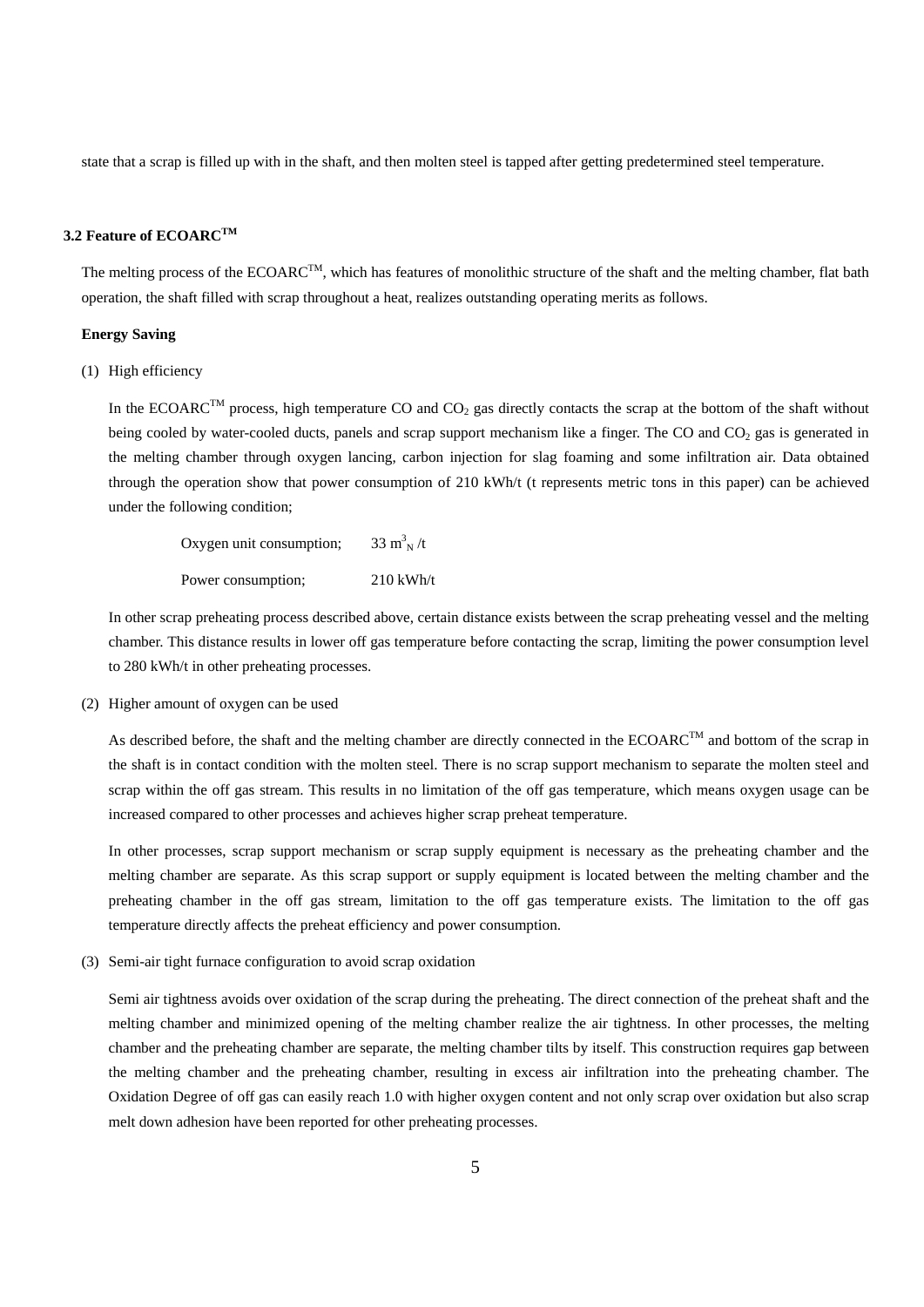(4) Improvement of the productivity

In case of a green field project, as the large reduction of the power consumption and stable electric power input level, transformer capacity of  $ECOARC^{TM}$  can be small, which is at around 50 – 60 % compared to a conventional furnace with the same productivity. On the other hand, in case of reuse transformer in a re-vamping project, productivity increases by around 50%.

(5) Merit of semi-continuous scrap charge

To maintain certain scrap height in the preheating shaft, scrap is semi-continuously supplied, approx.  $10 - 13$  times a heat. Low bulk density scrap, scrap with excess combustible such as automobile soft press can be easily utilized.

Figure.5 is some sample photos of actually used scrap. Light scrap is mainly used because of its price, high preheat efficiency and metallurgical requirements. Turnings, can press, large scrap are also used. Practically, there is no limitation of scrap in commercial operation.



Figure.5 Raw Material

## (6) Merits of flat bath operation

The melting process of the  $ECOARC^{TM}$  is continuous flat bath operation.

a) Decrease of Nitrogen pick up

Submerged arc can be easily achieved with sufficient slag in the melting chamber. As the arc always strikes in the slag, the invasion of the air into the molten steel by the arc is decreased. In other words, the invasion of the nitrogen to the molten steel is decreased. There is an operation report that nitrogen content in molten steel decreased by 10 ppm in comparison with a conventional furnace.

b) Decrease of electrode consumption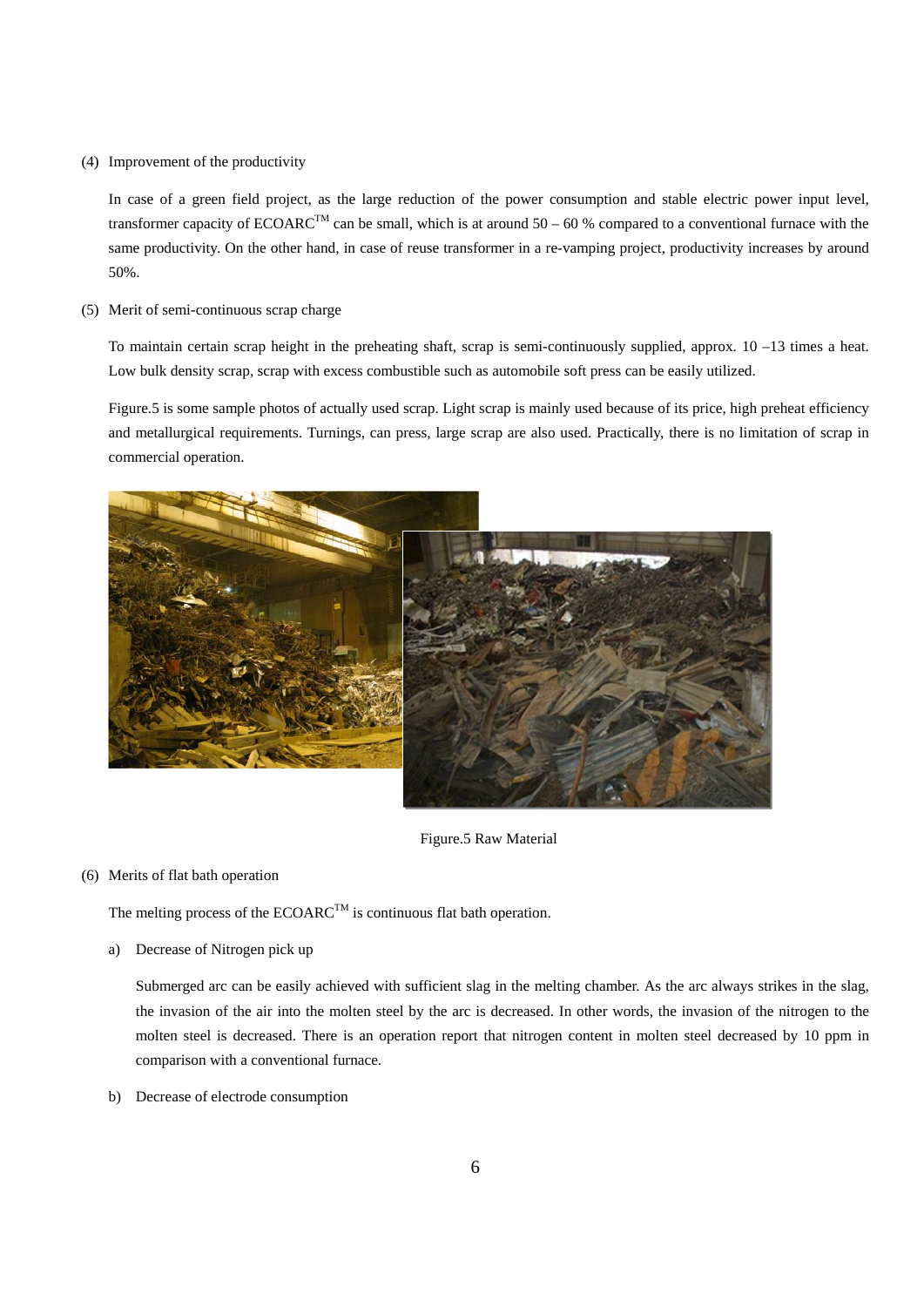With the continuous flat bath operation, in  $ECOARC^{TM}$ , there is no scrap bore-in period like a conventional furnace. The occasion of electrode breakage by scrap cave-in is decreased, and the arc is stable as arcing takes place between molten steel and electrodes. So decrease of electrode consumption can be expected.

The electrode consumption in the four commercial ECOARC<sup>TM</sup> is around  $0.75 - 1.1$  kg/t (all AC furnaces). It is a very good result.

c) Improvement of tapping yield

In ECOARC<sup>TM</sup>, oxygen is always blown into molten steel by flat bath operation. In other words, there is not so-called scrap cutting work by oxygen lance. From this, generation of excess FeO is avoided in  $ECOARC^{TM}$  compared to the conventional EAF. As a result, the tapping yield is improved.

There is an operation result that tapping yield improved around  $1.5 - 2.0$  % in ECOARC<sup>TM</sup>.

#### **Environmental Measure**

(7) Dioxins, smoke, odor

In the conventional furnace, a burner is installed in the combustion chamber to thermally decompose pollutants. But as regulation is strengthened, it leads to large cost increase.

In  $ECOARC^{TM}$ , CO gas from the melting chamber is mixed and burned at a temperature more than 800 degree Celsius in the combustion chamber, then the causative agent of white smoke, odor and dioxins are decomposed. Only a very little fuel of the burners to ignite the CO gas is used. By semi-air tightness, infiltration air to the melting chamber and the shaft is controlled. Then, off gas volume of  $ECOARC^{TM}$  is much less than a conventional furnace and it is about 60% compared to a conventional furnace with the same productivity. Therefore off gas becomes high temperature only by burning the CO gas in the off gas.

The problems of pollutant such as white smoke/odor in conventional preheat systems have been solved in ECOARC<sup>TM</sup> by these processes. The four commercial  $ECOARC^{TM}$  have cleared the regulation value of Dioxins in each country.

Pursuit of the preheat efficiency and restraint of the pollutants were contradicting problems. However, the innovative  $ECOARC^{TM}$  technology can now provide a solution for the both contradicting issues.

(8) Low dust generation

In ECOARC<sup>TM</sup>, as there is little quantity of off gas thanks to semi-air tight structure, the velocity of off gas in the shaft is slower than a conventional furnace. In addition, as there is dust adsorption removal effect of the scrap layer in the shaft, reduction in the quantity of dust generation is expected.

As for the quantity of dust generation, an operation result equal or less than around  $30 - 40$  % is reported for a ECOARC<sup>TM</sup> after conversion from a conventional furnace. Then, dust processing cost decreases, resulting in production cost reduction.

(9) Improvement of work environment

The noise is largely reduced by the operation of ECOARC<sup>TM</sup>, because of flat bath operation with sufficient foamy slag and no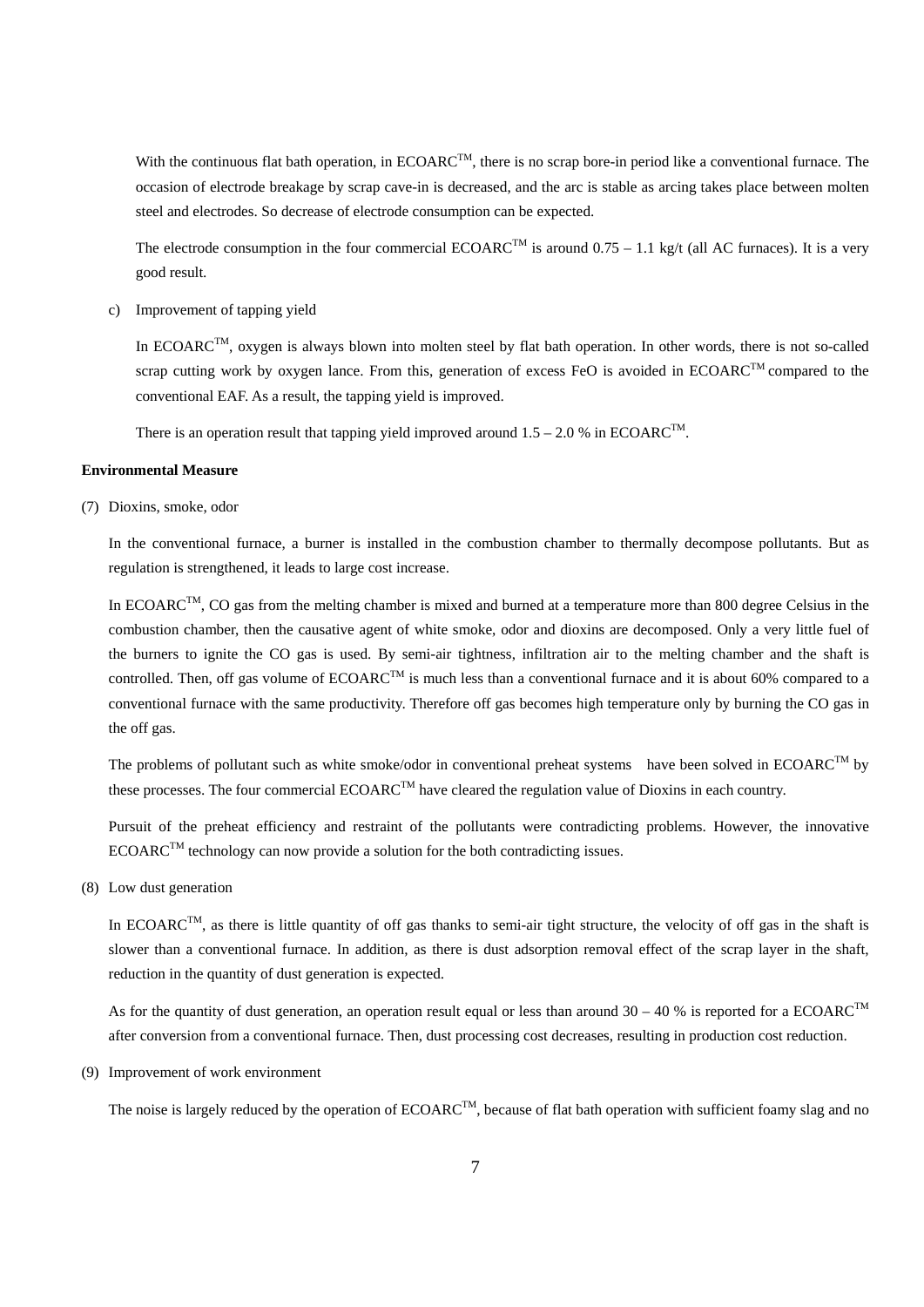scrap charging from top of the furnace.

Figure.6 and Figure.7 are the result noise level measurement at the time of operation of a conventional furnace and an ECOARC<sup>TM</sup> with the same productivity. In the conventional furnace, the noise level more than approximately 100 dB was recorded in the melting period. On the other hand, the noise level in ECOARC<sup>TM</sup> was always less than 100 dB and around 90 -95 dB in average.

In addition, as there is no scrap charging with roof open like a conventional furnace, there is no large fly dust by scrap charging with roof open. Then, the environment inside the meltshop building is kept clean in comparison with the conventional furnace.



Figure. 6 Noise level measurement in conventional EAF



Figure. 7 Noise level measurement in ECOARC<sup>TM</sup>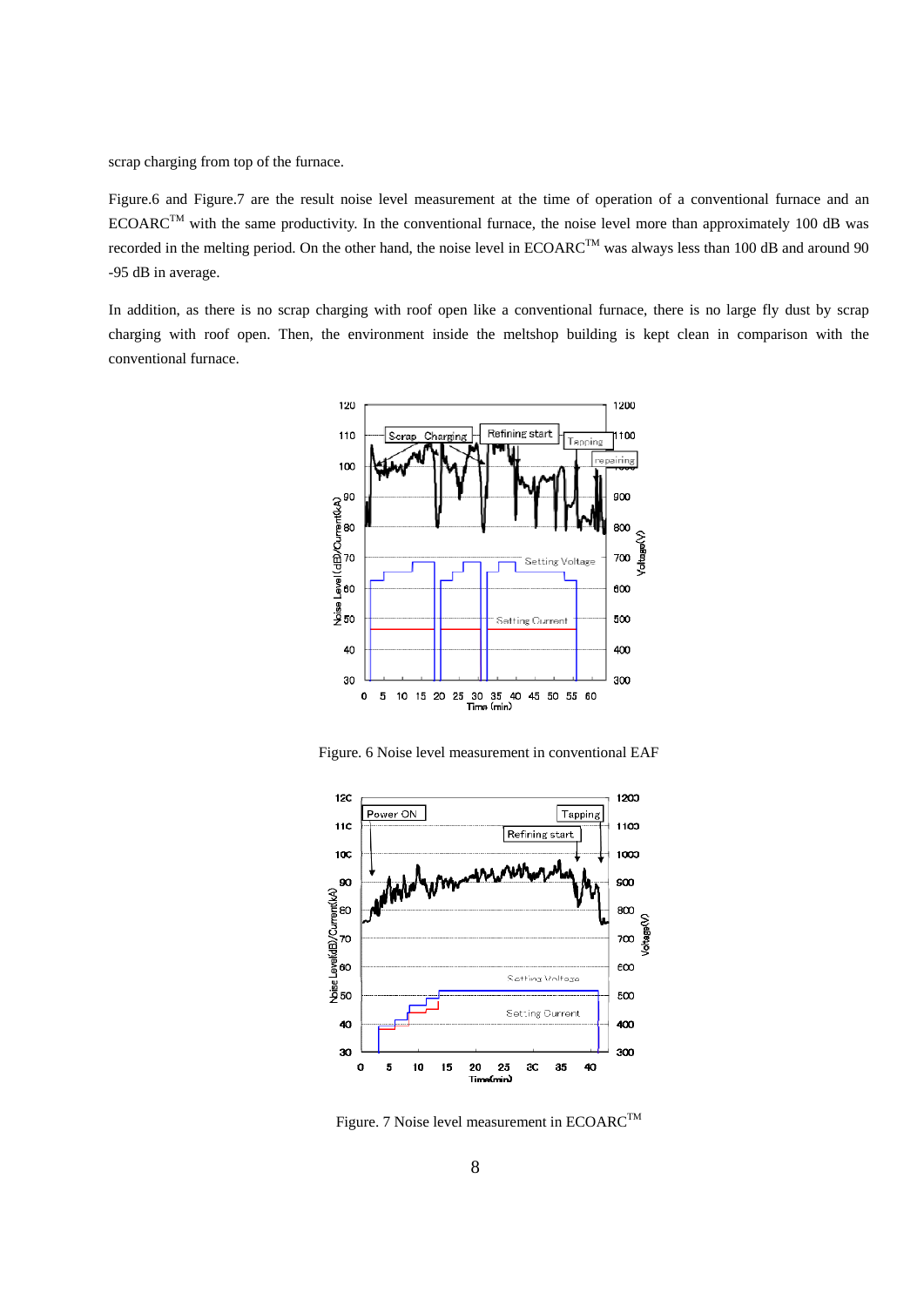(10)Power supply quality

As  $ECOARC^{TM}$  is always flat bath operation, there is no big fluctuation of power input as seen in a conventional scrap melting furnace. Then, it is possible to keep high power factor, low flicker and low higher harmonics throughout a heat. Therefore, the electric facilities necessary to meet power quality regulation(SVC, higher harmonics filter, etc.) can be drastically reduced or it may not even unnecessary depending on required regulation.

Figure.8 shows flicker measurement value in ECOARC<sup>TM</sup>. In addition, Figure.9 and Figure.10 are comparison of higher harmonics distortion for one heat between a conventional furnace and an ECOARC<sup>TM</sup>. From these measurements, it is easy to understand that the ECOARC<sup>TM</sup> has a great advantage in impact to the power quality requirements mentioned above.



Figure. 8 Flicker measurement in ECOARC<sup>TM</sup>



Figure. 9 Harmonics Distortion rate measurement in Conventional EAF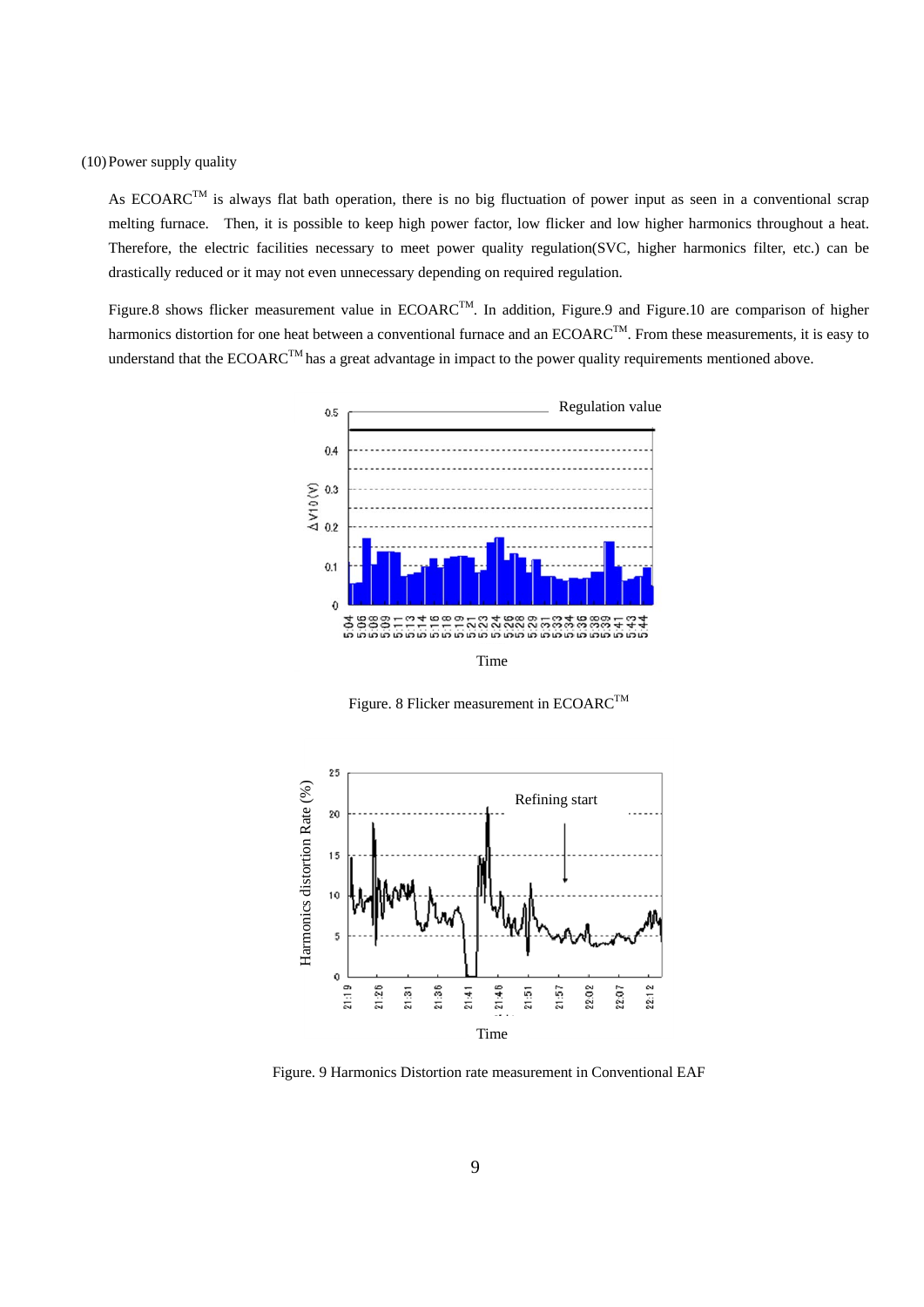

Figure. 10 Harmonics Distortion rate measurement in ECOARC<sup>TM</sup>

### $(11)$  Quantity of  $CO<sub>2</sub>$  emission

ECOARC<sup>TM</sup> is expected to achieve power consumption reduction by about  $100 - 150$  kWh/t from a conventional furnace with the same productivity. As the quantity of  $CO_2$  emission per electric power in Japan is 0.4 kg-CO<sub>2</sub>/kWh, ECOARC<sup>TM</sup> can reduce 40 kg CO<sub>2</sub> per 1(one) ton steel production when the reduction effect of power consumption by ECOARC<sup>TM</sup> is 100 kWh/t.

(12)Easy operation

In ECOARC<sup>TM</sup>, most operation is automated including scrap blend instruction, scrap handling, sub material blend instruction and handling, etc. The operator in pulpit operate the ECOARC<sup>TM</sup> through the HMI and a small desk top control station. Figure.11 shows the picture of operation room for example.



Figure.11 Operation Room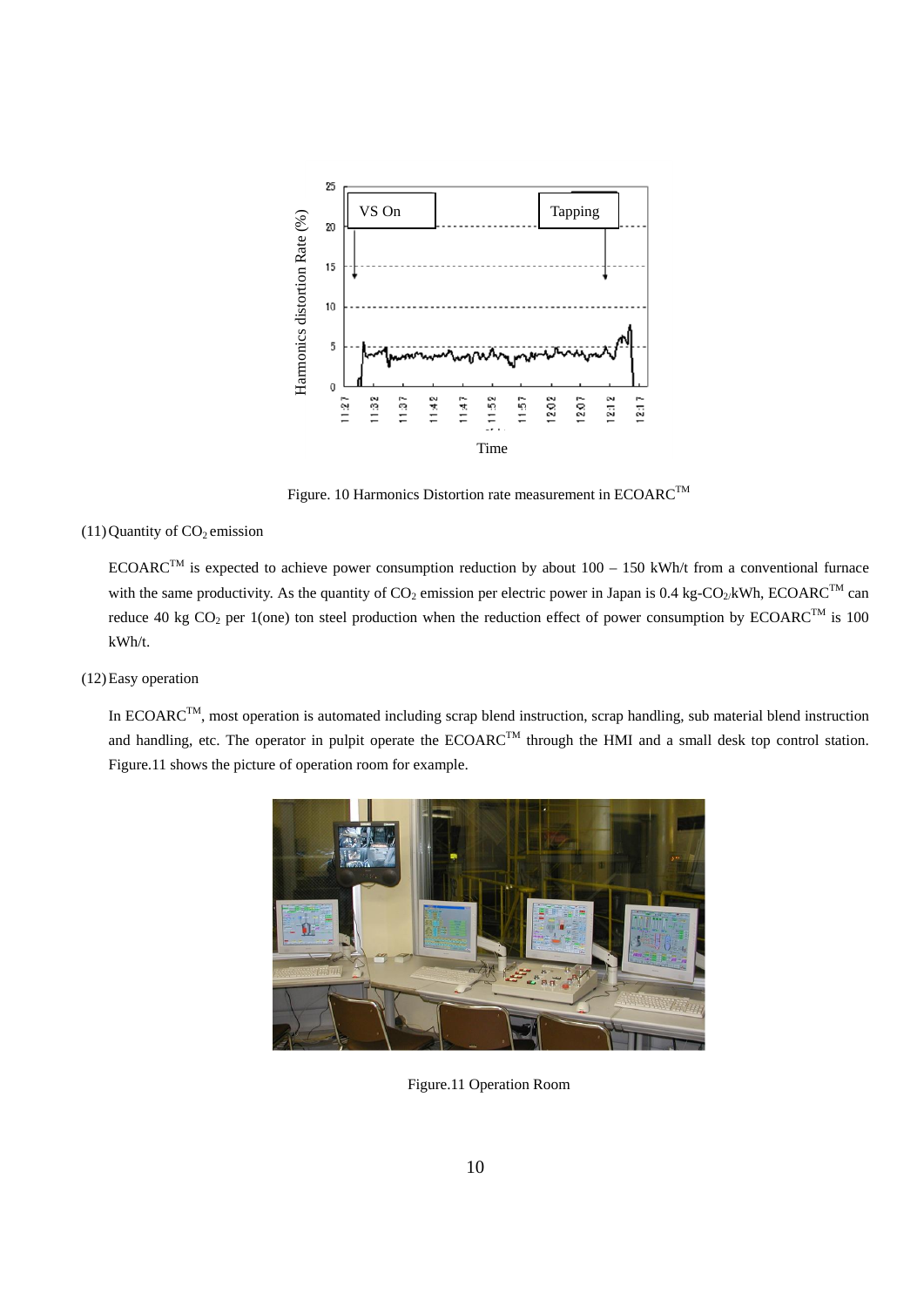In addition, the operator of the scrap bucket charging crane becomes needless because there is not work for scrap charging with scrap bucket, which is essential in a conventional furnace. Furthermore, the work in front of the furnace can be done only by one operator because the work is limited to de-slagging, observation of slag, temperature measurement, and sampling of molten steel(an automatic measuring machine is also provided).

Therefore, two(2) operators (one in pulpit, one in front of furnace) are enough to run the ECOARC<sup>TM</sup>.

#### **4. Commercial Application**

Table 1 shows the main specification of the four operating  $ECOARC^{TM}$ .

| NO.                   | 1                | $\overline{2}$ | 3              | $\overline{4}$    |
|-----------------------|------------------|----------------|----------------|-------------------|
| Start up year         | 2001             | 2005           | 2008           | 2010              |
| Country               | Japan            | Japan          | Japan          | Korea             |
| Heat size             | $70 \text{ ton}$ | $140$ ton      | $130$ ton      | $120 \text{ ton}$ |
| Furnace Type          | AC               | AC             | AC             | AC                |
| <b>Trans Capacity</b> | 41 MVA           | <b>88 MVA</b>  | <b>75 MVA</b>  | <b>80 MVA</b>     |
| Electrode             | $20$ in          | $24$ in        | $24$ in        | $22$ in           |
| Product               | D-Bar            | H-beam, FB,    | Rod/Wire       | D-Bar             |
|                       |                  | Angle          | For Automobile |                   |

Table.1 Main Specification of ECOARC<sup>TM</sup>

#### **5. Conclusion**

JP Steel Plantech has developed a new concept arc furnace "ECOARC<sup>TM</sup>" having innovative features of low power consumption, which cannot be definitely impossible to achieve by a conventional arc furnace, and at the same time, coping with the expected environmental regulations. The concept of the "ECOARC<sup>TM</sup>" is based on totally new ideas, which are,

- a. Directly connected monolithic structure of preheat shaft and melting chamber
- b. Shaft fully filled with scrap throughout a heat and
- c. Scrap and molten steel co-existing in the melting chamber
- d. Continuous and even preheat of scrap throughout a heat

Through the stable operation of the first commercial plant, JP Steel Plantech has confirmed that 200 kWh/t with 40  $m_N^3$  /t oxygen is an achievable value.